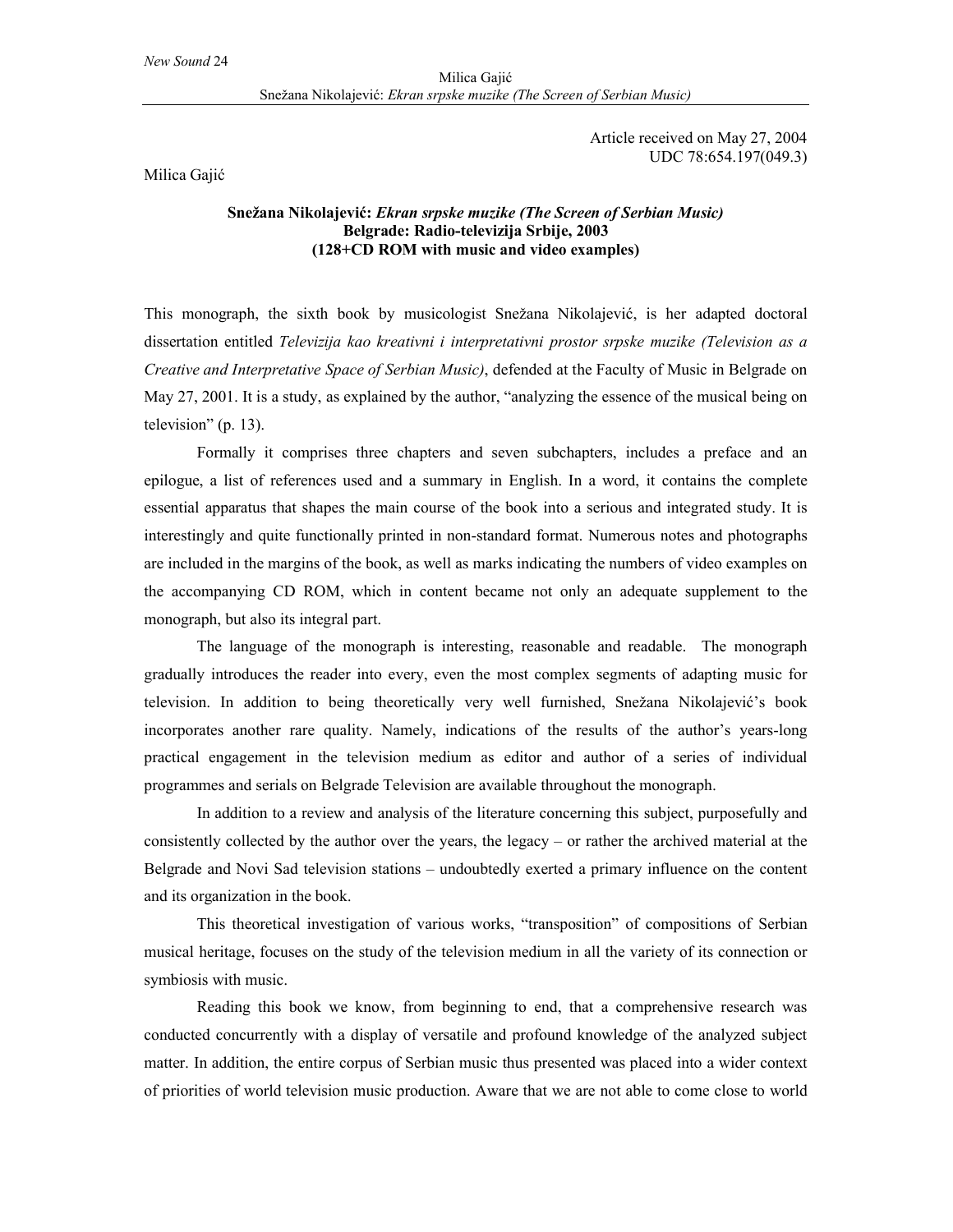television magnates principally due to production limitations, on reading this book we can conclude that efforts made in that area in our country have not been inconsiderable.

The methodological technique employed in this work arises directly from the connection of music and television in all forms of its manifestation. The media theories of Marshall McLuhan, Horace Newcomb and Umberto Eco are analyzed, as well as Eco's theses on television as the medium of open form and a communications act and Eva Kofin's idea on "television music". Theoretical starting points include writings by Boris Grabner and Brian Rose on the principles of "translating" musical forms and manifestations. Finally, the author points out Mihailo Petrović's theory of phenomenological reproduction and Svetomir Nikolajević's theory of structural transformation as most significant in the analysis of her subject.

The examined correlation between television and music, along with the perceiving of the phenomenon of time and space, suggests that television is a medium that conforms the already existing works to its own laws, and that it is characterized by "the creating of new forms in which thinking in television terms affects the compositional technique".

The second part of the book comprises three chapters whose richness lies in diversity. *Od opere na televiziji do opere za televiziju (From the Opera on Television to the Opera for Television)* is a chapter containing a systematization of three categories one comes across in analyses of the realizations of the operas *Koštana* by Petar Konjović, *Suton (Dusk)* by Stevan Hristić and *Paštrovski vitez (The Knight of Paštrovo)* by Mihovil Logar and of a typical television opera *Dnevnik jednog ludaka (The Diary of a Madman)* by Stanojlo Rajičić.

In the chapter *Televizijski balet, video dans: mesto i uloga muzike (Television Ballet, Video Dance: the Place and Role of Music)* special attention was paid to the ballets *Sobareva metla (The Servant's Broom)* by Miloje Milojević, *Stav'te pamet na komediju (Use Your Wits on Comedy)* by Nikola Hercigonja, *Pod zemljom (Under Ground)* by Stanojlo Rajičić and *Kameleon (Chameleon)* by Zoran Hristić.

*Muzika kao događaj (Music as an Event)* is theoretically based on practical examples of the visualization of *Rukoveti* by Stevan Stojanović Mokranjac, *Pesme prostora (Songs of Space)* by Ljubica Marić and particularly on the works *Rodoslov (Genealogy)*, *Boj (Battle)* and *Tragovi (Footsteps)* by Zoran Hristić. These are supplemented by reflections on video spot and landscape.

The chapter *Prošlost i sadašnjost (The Past and the Future)* incorporates three wholes – *Istorija muzike u televizijskom izdanju (History of Music in a Television Edition)*, *Srpska duhovna muzika u televizijskom zapisu (Serbian Sacred Music in a Television Recording)* and *Savremena muzika: akcija i interakcija (Contemporary Music: Action and Interaction)*.

Accustomed to traditional surveys on the development of Serbian music written using the traditional form, with familiar methodological and aesthetical prerogatives, at first we do not perceive this chapter or the entire book as a specific survey or history. Yet essentially it is just that, although it treats the phenomenon of music not through an analysis of a musical recording, but through an